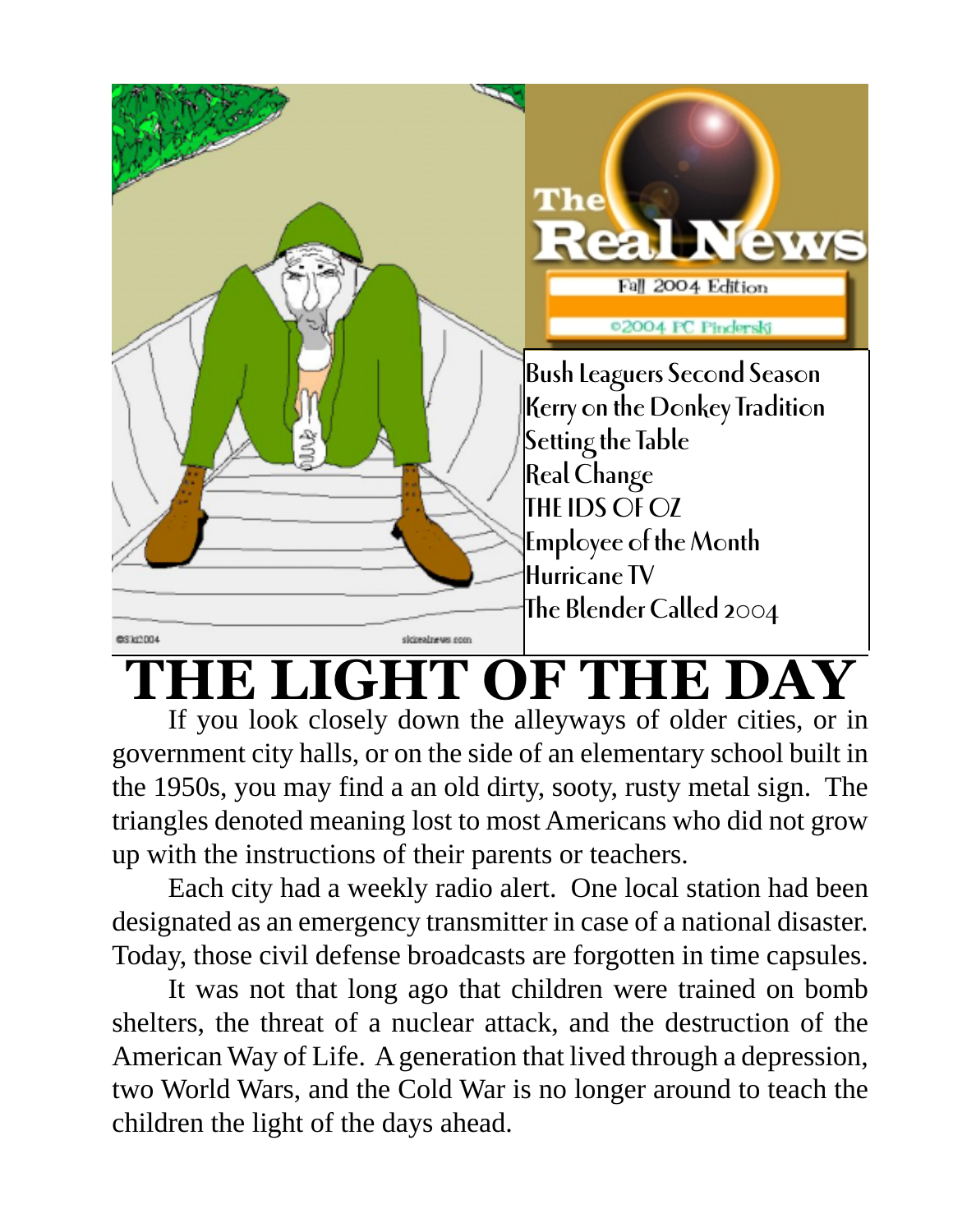#### **The Real News Fall 2004 Edition p.2**

9/11 should have placed the Light in the memories of each and every American. But the American psyche has been diluted to the point of a half-hour, mind-numbing, reality television show. Things fade in and out of memory faster than the swiping of a credit card at the local burger joint.

The old, traditional media sheds little light on the politics of the day. The cable news channels are scavengers, picking a part the rotting carcasses of past political leaders or fading unrealistic policies of the past. The vocal ones are grousing hyenas, loud mouth scavengers none the less.

The old media desires to manipulate the results of the elections before the polls even open. Yellow journalism is still around today, but it is disguised as public interest broadcasting. Media has a vested economic interest in a bloodbath political battle because election ads are cash and carry profits to the networks.

The old media still leans the left. Its guest telephone directories are filled with even more leaning left academics and career politicians who push and nudge their way to the trough of public spending to digest their piggish fill.

The rotation of the bodies is like a farmer rotating beans for corn. The Dems out of power host shows and get fat book deals. The Repubs take control of the budget and spend billions on their special interest programs. When the Repubs get defeated, the Dems will with unsurpassed gluttony, write more checks we cannot cash, while the Repubs get their own book deals and cable shows to bide their time away from the D.C. cash machine called Congressional spending.

2004 election is not about change. There can be no change with the current Two Party/One Party in Reality system. There is no difference between a Republican or Democrat in Congress. The Senate millionaires club is just that, an elitist country club of power brokers or socialite party primos. The presidential candidates are merely having a flashback Yale student body election at our collective expense.



#### **BUSH LEAGUER'S SECOND SEASON**

George W. Bush, #43, is like a major league baseball manager who has spent a fortune on superstar secondary players but finds himself falling out of the race due to failing expectations. Bush won the presidency not on his will or personality but by the closest of margins because he announced his Team (Cheney, Powell, Rumsfeld etc.) to the voters before the Big Day. The voters elected a team to the presidency.

And the Elephants, the symbol for the old Philadelphia A's, got good grades for their handling of the post-9/11 era. The group of tough seasoned veterans were able to handle the Sunday morning press hosts like a hot knife through butter. The Big Lead in the standings has narrowed.

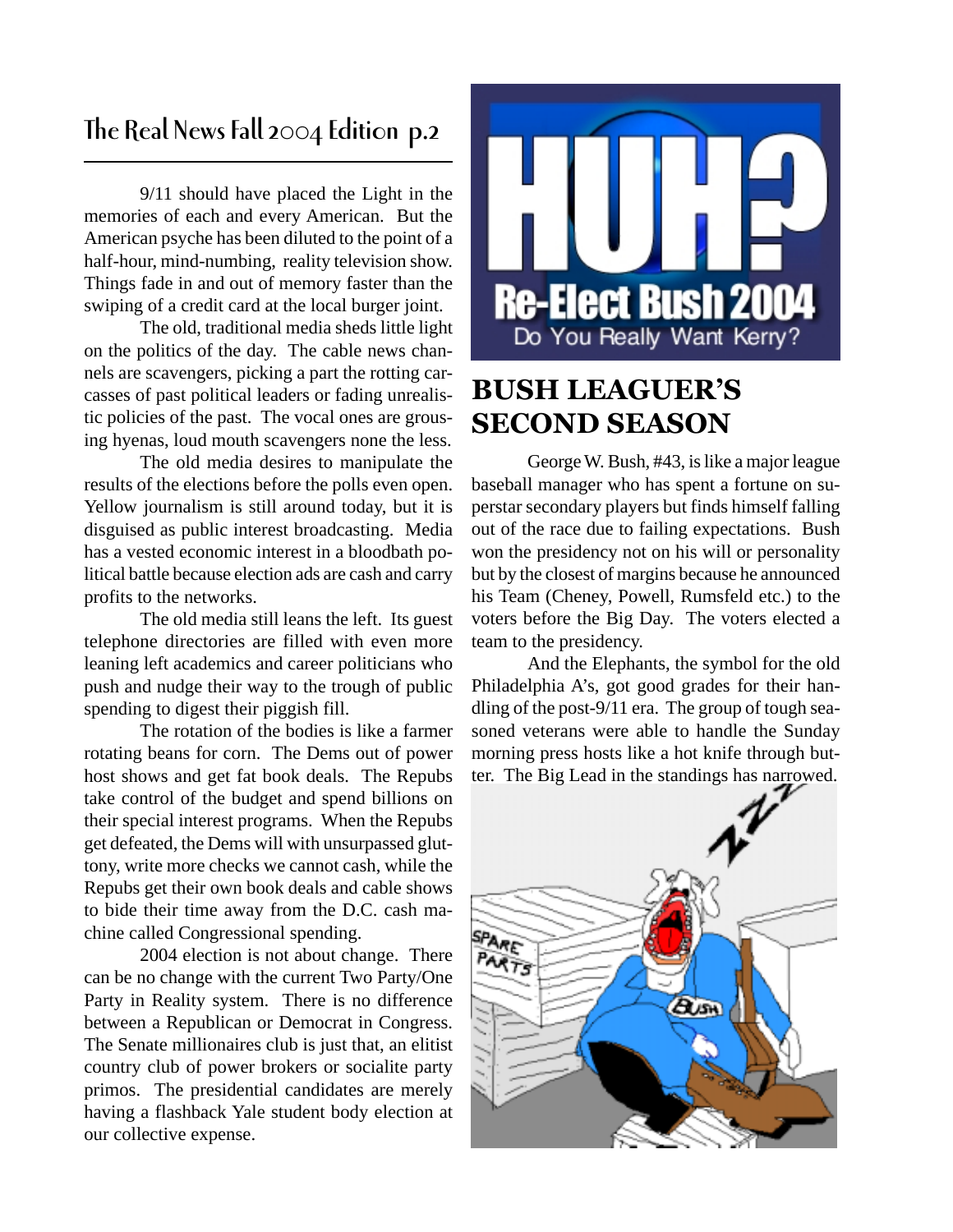The opponents have started to balk at Bush's command of being in command. The Democratic lovefest in Boston was all about John Kerry's Vietnam heroism, his purple hearts, his combat service and his fitness for command. By implication, it was a frontal assault on Bush's leadership in foreign policy. The sole focus of the pollsters has been that four letter word the media loves to curse: Iraq.

The Bush-Cheney-Powell-Rumfeld reasons for the invasion of Iraq have proven more illusory than real. Saddam Hussein was a brutal dictator who would have tried another invasion of a neighboring country to upset the balance of power in the Middle East. But Bush has failed to comprehend the gravity of placing the center of the USA's military in the Middle East. Iraq is not postwar Germany, in need of defending against a Russian invasion. Iraq is the cross-roads for militant Muslim radical behavior. Religious intolerance. Anti-Israeli proponents. Brutal shows of force is the only way to gain respect.

The disconnect between fighting a war against Saddam's government and the freedom of the Iraqi citizens is the root problem. When Bush said major combat was over when the tanks rolled into Baghdad, it made the tactical mistake of allowing the dissenters to continue to fight a war that Bush said was over. Bush had no grievance against the Iraqi people; but the Iraqi people had resentment against the Americans. The only possible victory would have been unconditional surrender of the hearts, minds and souls of all the Iraqi people. But in political Washington DC, that is not politically correct. The passionate conservative bailed out on the end game and called a draw.

Bush may have guarded spare parts as part of his duties with the Alabama national guard, but that is not the record he is running on. He has to convince the American public that changing the Executive would be more dangerous than keeping him in office. It is very difficult to prove a negative proposition.

This election Bush has not filled in his second term line-up card. He may have to run on his advisor's coat-tails and good will in order to get re-elected in November.

# **John Kerry**

I Don't Know What I'd Do But I'd Do It Better Than Bush

## **KERRY ON THE DONKEY TRADITION**

John Kerry went to Vietnam with an agenda. He would get out of his tour of duty as fast as possible to run for political office as a peace candidate, someone more credible than the peacenik campus protesters. He found out that three purple hearts leads to an honorable discharge; so he wrote his own valor reports and wrote his own ticket home.

Once he returned to America, he became a pit-bull advocate against his own soldiers. Returning Vietnam vets were the first fighting force to return home to boos and slanderous generalizations. The veterans, including the Swift boat commanders, never forgot the harsh comments a young Kerry said to the Congressional committees or to the press. They had a long memory because most had to tough it out for their full 12 month tour of duty.

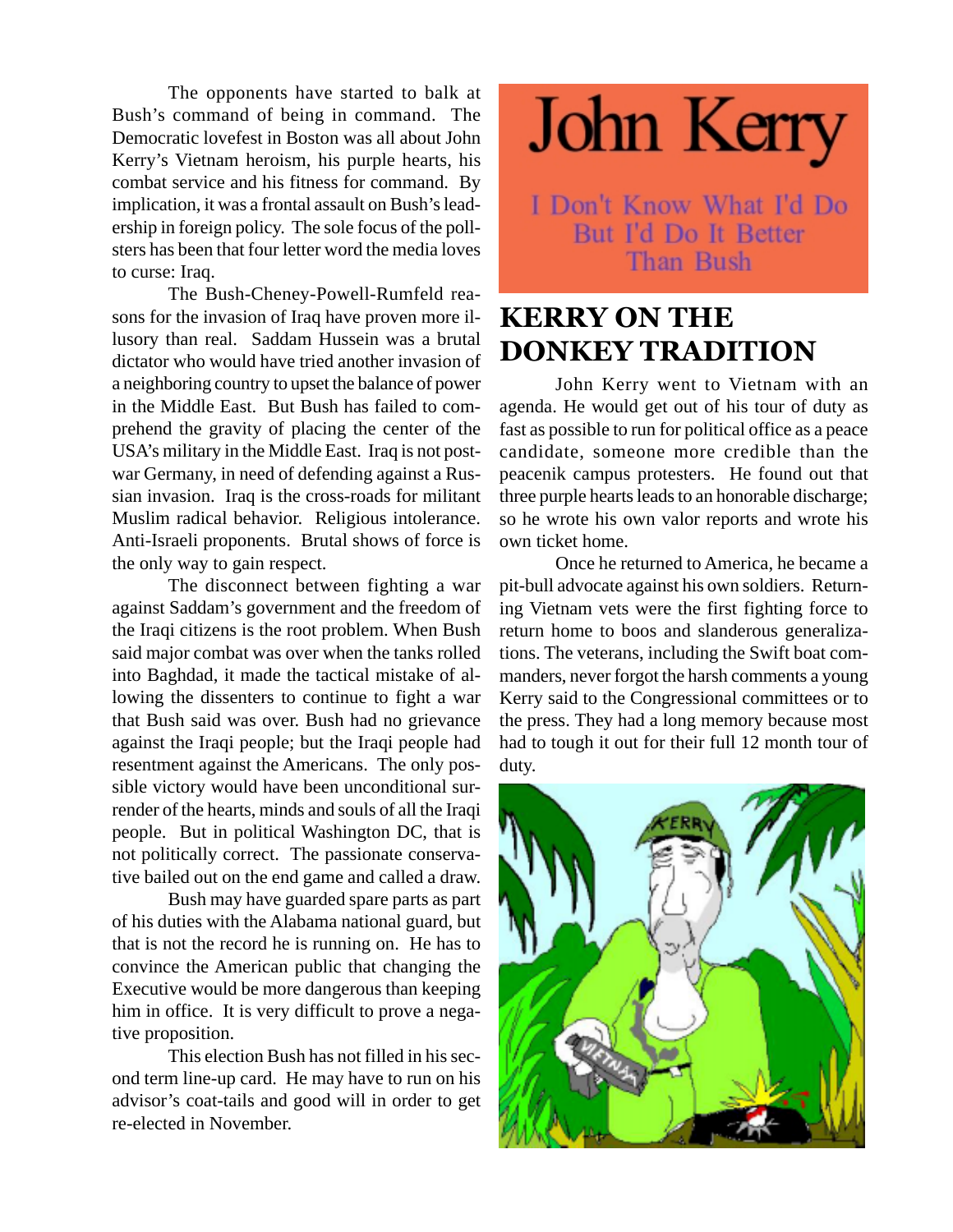#### **The Real News Fall 2004 Edition p.4**

So when Kerry praises himself about his valent Vietnam career, he is shooting himself in the foot. Bob Dole fumes that he is unaware of any veteran with three purple hearts who did not come home disabled. He speaks from personal experience.

But Kerry does not seem to care. He is a campaign zombie speaking from podium to podium. He never speaks of his ghost career in the U.S. Senate where he has the worst attendance and voting record. It was too much of a bother to show up and be a senator. He signed on to only a handful of bills. His ideas were not the centerpiece of any policy movement. He was merely a nameplate on an office door.

He had hid in the weeds and waited for the opportunity to better himself. Whether it was the war, his career, or his marriages. He was the sly opportunist. When the Democratic party believed early on that Bush was unbeatable after his 9/11 speech, he rushed to the center and found he could get huge donations on the road to the nomination. The old Clinton forces believe the real election is in 2008. Only a token candidate, like Michael Dukakis, would fill a void.

Kerry has a political void which he will never be able to fill. He has no vision. He has no



specifics. He has only one goal: say anything to get elected. He plays short bursts of the "common man" routine like skiing, bike riding or parasailing, but when he falls and the photo op is ruined, he blames his secret service agent for getting in his way. He has the temperament of a spoiled child. He has the attention span of a bipolar gnat. His campaign speeches are cold reads of leftover rhetoric. He thinks his initials, JFK, will invoke a tidal wave of nostalgic support. As Lloyd Bentsen was apt to say, "I knew JFK, and you're no JFK."

#### **SETTING THE TABLE**

If the Election were a diner, there would be slim pickings on the table. The condiments would be sparse even though the candidates relish the prospect of being the top Hot Dog.

U.S senators are isolated elitists. Governors are populist wind socks. The latter is more electable in national contests. However, this election comes down to a popularity contest in 18 "swing states." The candidates will spend more time in Ohio and Iowa than New York or California. Of course it does not make sense, but the industry of political process has churned the voter databases and polling numbers to find the key electoral votes. It is the new Jungle, and again the average person does not want to see how sausage is **Q** 2004 made at the factory.

> The nominating conventions were assembly line speeches of boring incompetent and self promoting book and development deals. The two main parties have run the gambit on the issues or problems they promise they can solve if they have just four more years in office. This snake oil speech has been droning on and on for 50 years and the same problems/issues/programs are being propped up with billions of tax dollars with no real results. So the pols have decided not even to promise specifics anymore; just run on generalizations and public relations created character messages.

> Without any meat in the pot, there can be no stew. The candidates have kept all the fat to themselves and the voters will be stewed soon.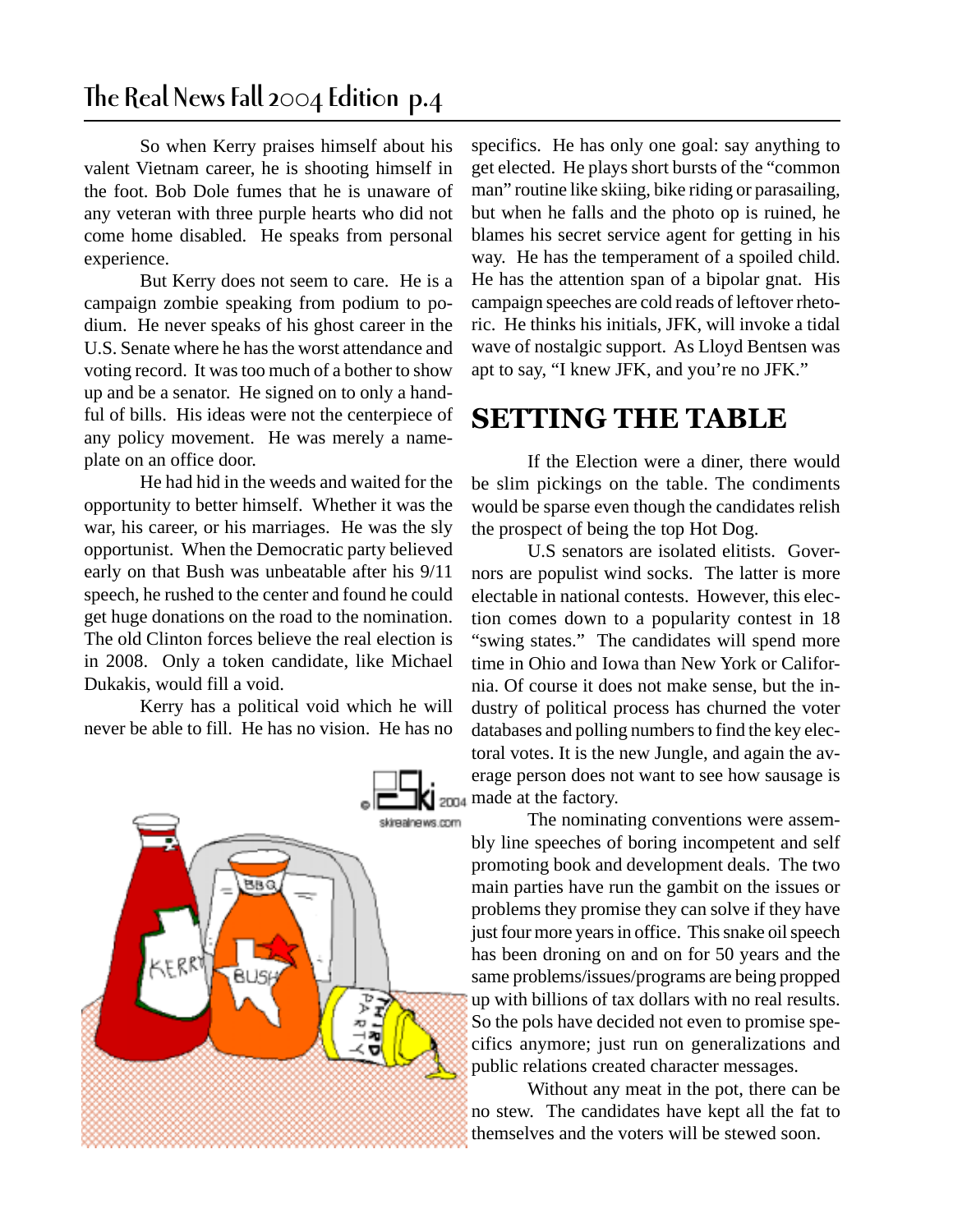# **The Real News Fall 2004 Edition p.5**

Candidates from national to local elections are bland, cookie-cutter Gingerbread figures. Bland. Flat. Boring. No place better to highlight the collapse of the republic-democracy is Illinois. The state GOP failed to find a viable candidate within its own borders so it nominated Marylandergadfly Alan Keyes for US Senate. The state party leaders refused to put out their own necks to run against the Demo rock star, Barrack Obama. Losers never run again. Winning office is a big money proposition to a career politician. And there flows the problem.

In Illinois, the landscape has been carved into warload feudal regions. Mayor Daley is acting like a dictator within Chicago. The new Governor is running his own power machine in Springfield. The Speaker of the House hoisted his own daughter to Attorney General to take the heat off any General Assembly scandals. And all these officials are Democrats warring with each other!













What do you want me to be?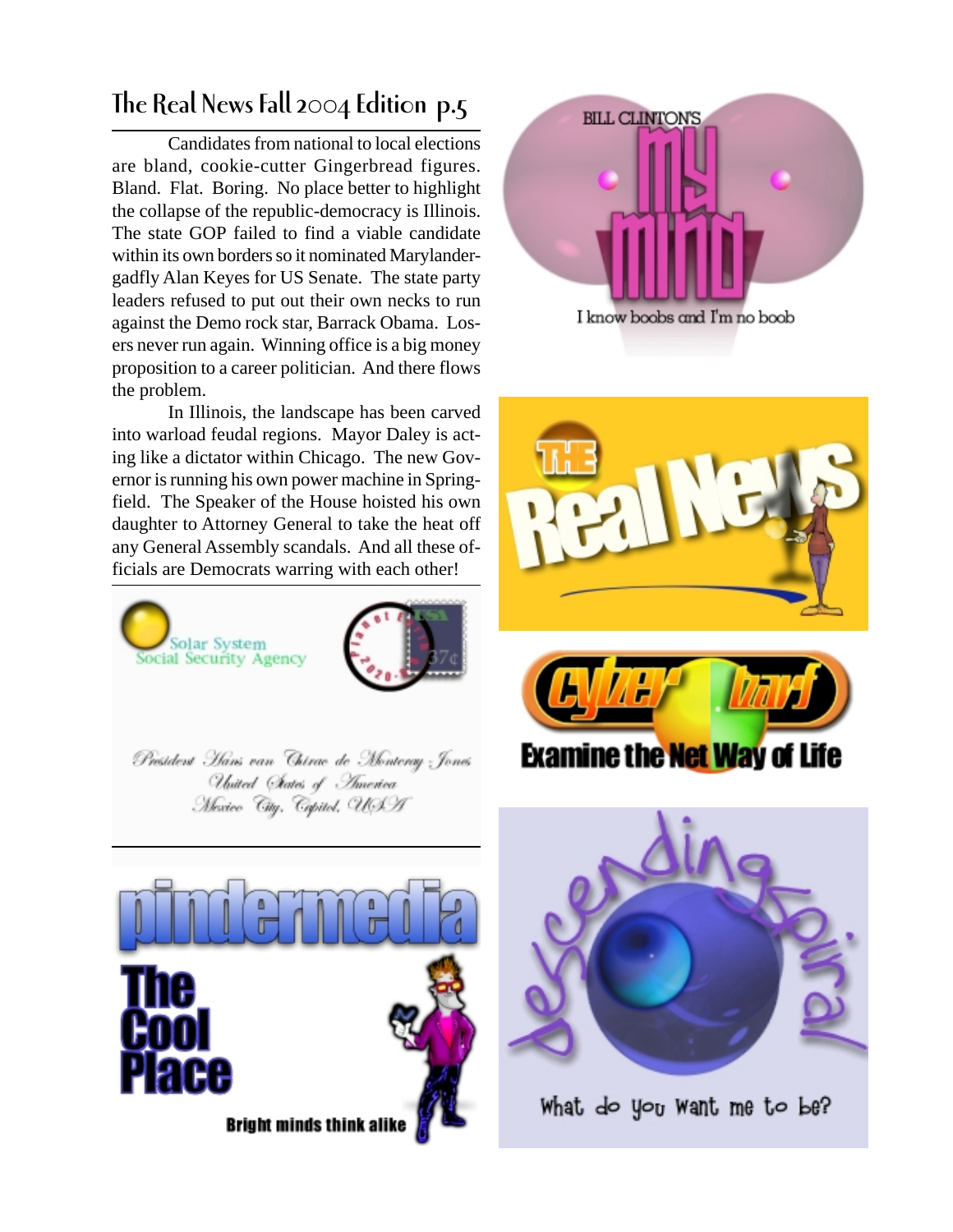

There are alternatives. Jerry Kohn is the Libertarian candidate for US Senate in Illinois. He was a Republican, but got disgusted with the party's change away from conservative values. The Chicago Tribune interviewed him during the Jack Ryan sex scandal as an independent alternative to the imploding state Republican party. But the major candidates, Obama and Keyes, will not allow the limelight to be shared by third party candidates. The only thing that could happen would be that the third party candidates will make them look bad.

On the presidential front, Michael Badnarik is a constitutional scholar who won the Libertarian party nomination. He appeals to the "keep government out of my social life" Democrats and to the conservative, gun-toting, national defense Republicans. The Libertarians have been the hybrid party of ideas for more than 20 years. In the past, the major candidates have stripped them of their issues, taken them as their own, then downgraded their status on the ballot as "a wasted vote."

The Libertarians are for one thing the major parties cannot grasp: individual responsibility over government regulation. As former presidential candidate Harry Browne opined if he was elected president, he would slash his cabinet in half, terminate half of the executive agencies, and reduce government regulation in individual choices all before lunch on his first day on the job.

But the anti-government candidates have been drowned out by the Big Brother government is the only solution salvation tent show. Bill Clinton was a typical ringmaster of this circus. Now

#### **The Real News Fall 2004 Edition p.6**

his ticket takers are running the DNC and 527 attack groups. Without the new evil, Terrorists, the two major parties would have nothing to speak about to the average American. Unless you have a government job or a government contract, you are paying more than half of your income in income, sales, property and use taxes to some governmental agency. Big government is the legalized protection racket for the average taxpayer.

The major candidates talk about the need for change in this country. If people would really listen, and would really want change, they would vote en masse for a third party candidate. That is the only civilized way to shake up the system and make a dramatic change. When Steven Forbes ran for president, his serious change to the tax code, the simple flat tax, made him a contender until he was put under the steamroller by the national media pundits. The flat tax has not surfaced again because Congress buys donations by changing the tax code every session.

Speaker Dennis Haskert has floated the idea of a national sales tax to replace (or in reality supplement the income tax system because there has been no tax that Congress refuses to give up). When pushed to explain this new tax, he drops a figure of about 17% as the tax rate for all purchases. With state and local sales tax rates nearing 9% as it stands, who on earth wants to pay a total of 26% to the government for the privilege of buying a piece of merchandise. But this is what career politicians think about: more revenue streams to pay for their expanding perks and personal retirement funds. Change is needed.

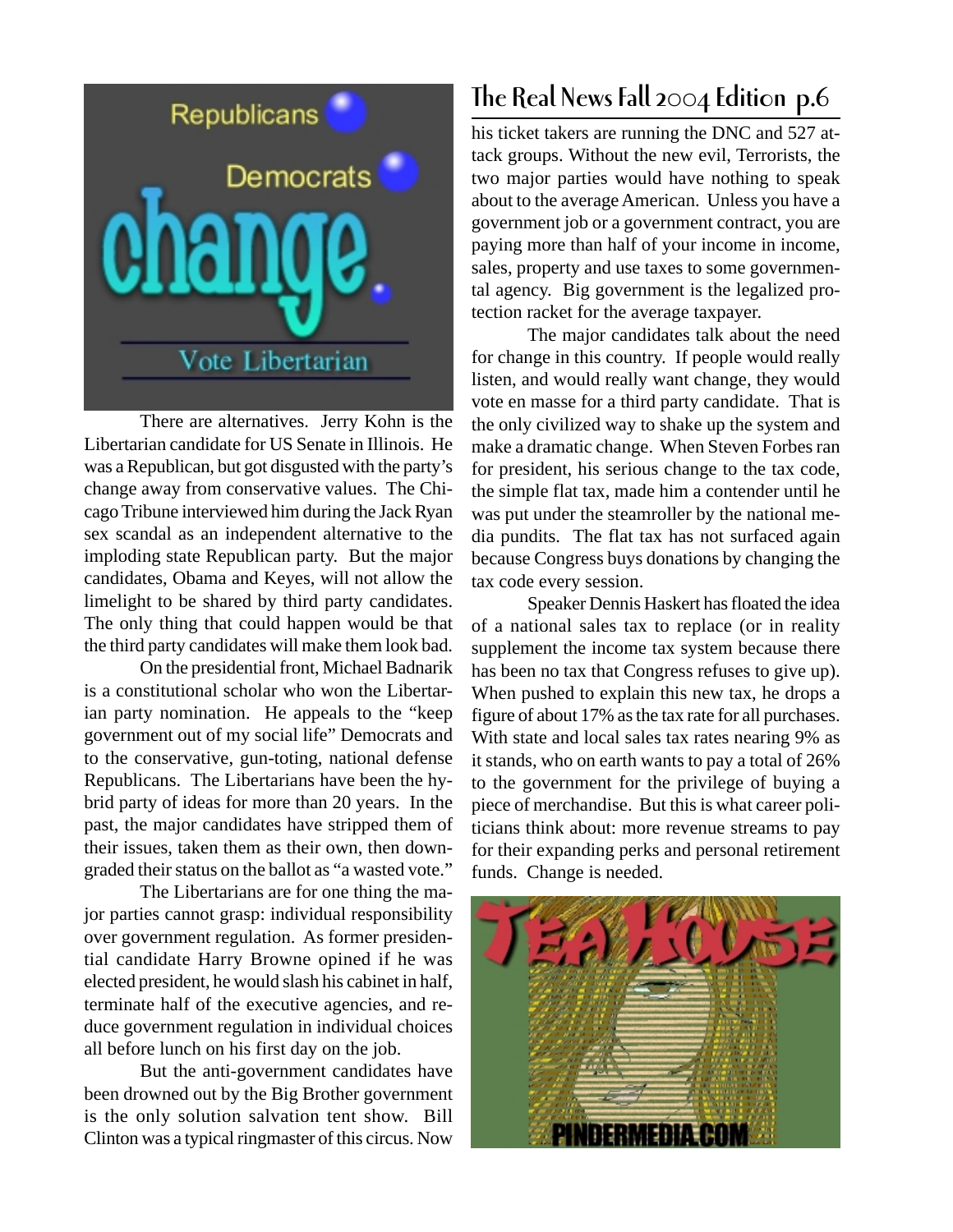#### **THE IDS OF OZ**



*We're off to see the Wizard, The Wonderful Wizard of Politics. I need a brain. I need a heart. I need courage. So . . . . we . . . . are off--- Off to see the Wizard, The Wonderful Wizard of Politics!*

The old line, ward healer Democratic pros from the McGovern-McCarthy era of the party cannot swallow the brine of the state of their party elite. The top of the ticket used to be about principles and major issues. It was about the direction of the country. Crossroads.

Today, the presidential candidates have been a procession of political hacks trying to write their glorified histories before being elected to the Oval Office. They have not been men from the upper crust of the private sector, but career politicians, wealthy bluebloods or worse, both.

John Kerry is the latest in a bunch of bananas running the party. Walter Mondale was the walking ghost of the Minnesota liberal machine. Michael Dukakis was doomed to fail from the start. Bill Clinton smooth his way into impeachment as his dirty habits of a low budget Arkansas governor on the prowl with state troopers will be his only legacy. Al Gore was the unlikable Senate vampire who believed he was entitled to the presidency because of his birthright.

The only qualification to be a Democratic frontrunner these days is EGO. The bigger the ego the bigger the opportunity for the national stage. They are actors in a really dated movie.

It would be a simple remake. Hollywood, the Democratic playland, loves remakes. Gore can play the character in need of a brain. Clinton can play the character in need of a heart. And Kerry, he can play the character in need of courage.

But there would be a battle over which politician would get top billing. This would sink any prospect of a blockbuster reunion. Each actor has no use for the others. Each thinks themselves as the reigning chief of the party.

After going on and on about his military service, Kerry attempted to portray himself as the real commander in chief. This was to counter the onslaught of negative commentary from other Vietnam vets who claimed that he was unfit for command because of doubts on his service record of purple hearts and his post-tour anti-war claims. His acceptance speech was devoid of any accomplishments during his 20 years in the Senate. His sole focus was being the hawk Democratic because the pre-convention focus groups number one concern was terrorism/national security.

But when he got no bounce from his convention, Kerry took another vacation. He can only swallow his pride and take the Clinton 1992 playbook off the shelf. Bush #43 is in the same position as Bush #41. He got a great boost from a strong war record in Iraq, but the economy has gone soft and people will vote their pocketbook before principle. But Kerry's ego will not allow him to copy Clinton, because he dislikes the Clintonites that run the DNC. He really believes that since he won the primaries, America owes him the presidency. It is not an election but a coronation.

Just as Gore was a sore loser, Kerry appears to be a sore winner. He constantly whines about the negative ads being played against him. His poll numbers fall; his testiness rises. He can't handle the pressure of the campaign. How would he handle the office itself?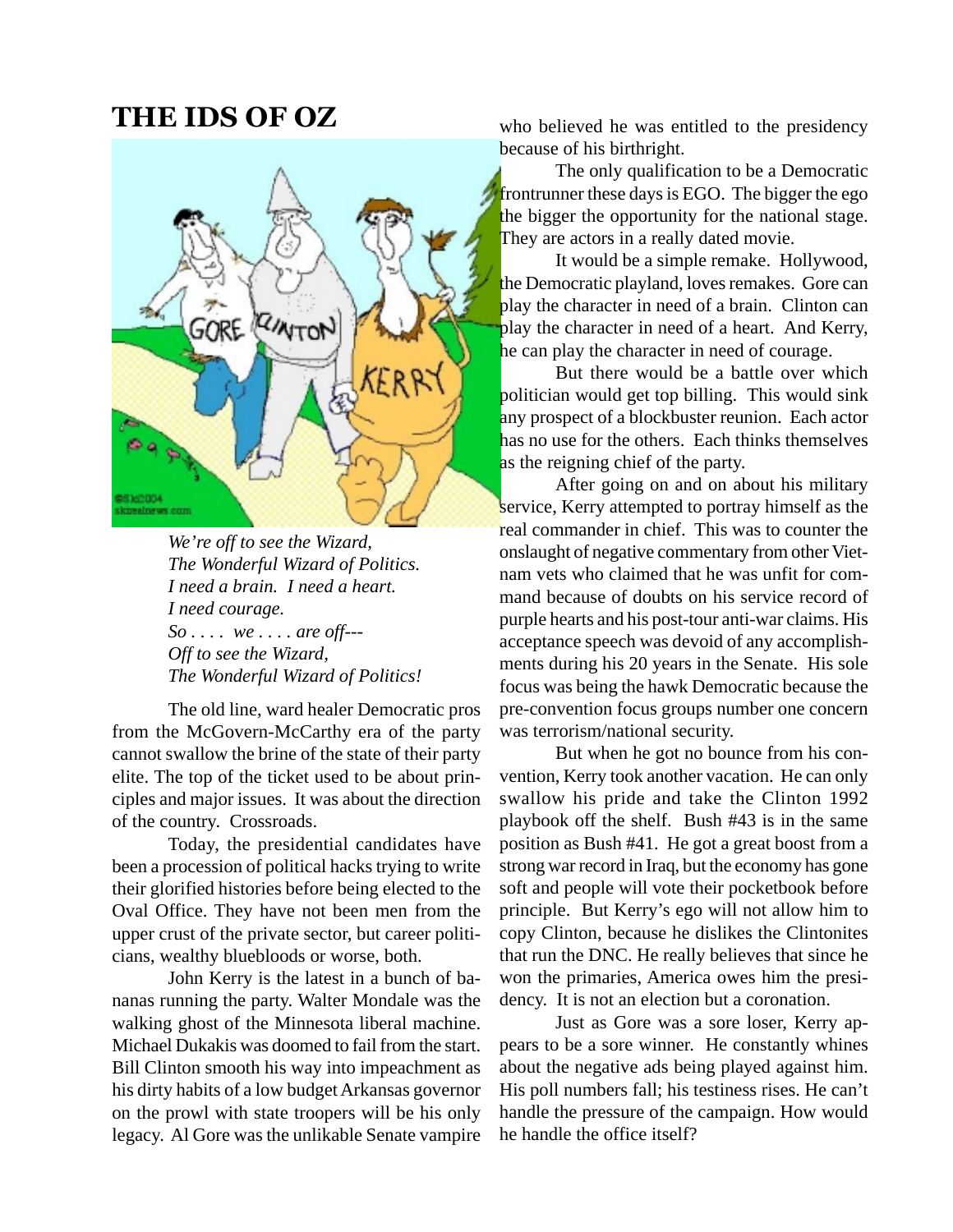

### **Employee of the Month**

Rocky Mountain Bureau Chief Crag Antler was proud to announce that the Real News employee of the month was Rush "Rocky" Rogstad. Antler said that the award was an easy de-



When not bunkered in his spider hole office, Rush has numerous hobbies. He trains cobras to spit liberal party soundbites at PTA meetings. He collects fossils from the Hoover administration. He spends most of his day trying to find that 100 foot wave to surf . . . on the internet from the safety of his lounge chair. He spends weekends in Yellowstone National park watching bison ram into tourist SUVs. He roots for the bison.

When told of his award, he asked "How much is the honorary?" When told that the award had no monetary compensation, he flipped out. "You m&^\*#@\$#\$\*&#\$# s\$#\$%%^\$# . . ." His raging outburst has put him on a manager track.



cision. "The reasons why Rocky won the award was that he has missed all his deadlines, he complains about everything, he has crashed our computer systems on a daily basis, and he ran up our telephone bill to almost bankruptcy levels."

Antler continued. "I think the situation is that he does not get enough caffeine in the morning to get his catatonic brain cells to function at the base monkey level that all Real News employees must maintain in order to avoid chronic zombism."

The Publisher was not informed of this award prior to this edition going to press. "We did not want to upset the boss," Antler said. "The Rocky Mountain bureau has prided itself on not delivering any printable copy for the last two years. Why should we waste our time writing memos to the home office. We have other things to do. We have extended cable and a corporate credit card."

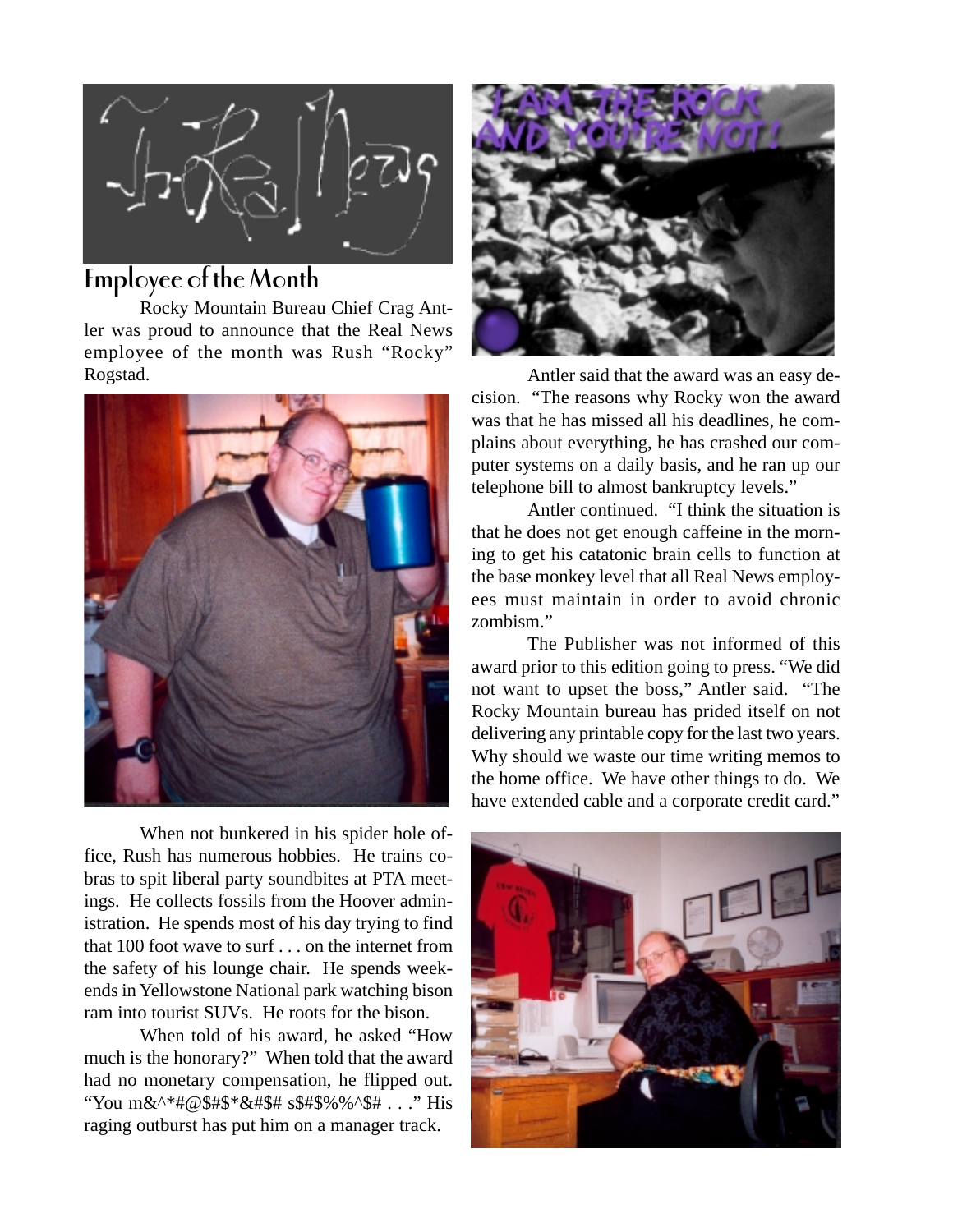The Hurricane Center has no sense of humor. It should have named the first two Florida hurricanes, Bonnie and Clyde (instead of Charley) so the headline writers across America could get out their gatt slang books from the 1920s.

When Herricane Connie Frances hit the coast a few weeks later, the networks heard the song "Who's Sorry Now?" Every single television crew in the state put their street reporters in front of the wind tunnel to basically say nothing. It is the stupid people in harm's way television photo shot. The only purpose for this television stupidity is to get a roll of tape submitted to the local Emmy committee. Television awards are for

**Hurricane TV The Real News Fall 2004 Edition p.9**

wind bags.

The Energizer Bunny had a distasteful ad during the height of the Storm. It showed a post man delivering mail while the entire neighborhood around him is being blown away by Category 2 winds and rain. Madison Avenue is as brain dead as television producers. Brian Williams is running around the coast in the Bloom-Iraqi mobile comm unit. Did NBC think this story was equivalent to a war zone? Williams hunkered down in a local hospital instead of patrolling the scarred streets of Vero Beach. Why hurt your chances of promotion by actually getting hurt on assignment. Don't give Brokaw a reason to reconsider his retirement.